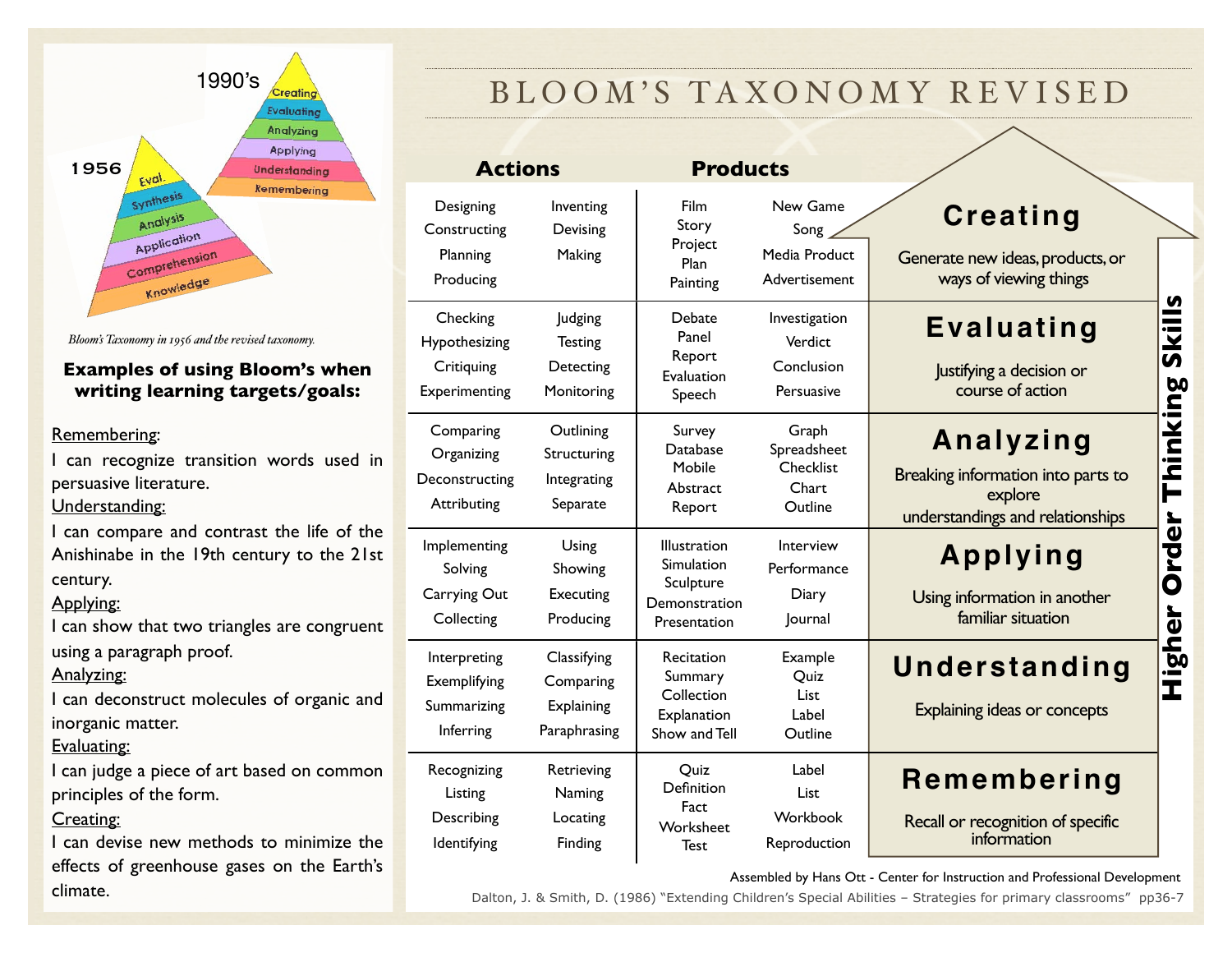# **Active/Passive Learning and Bloom's Taxonomy**

| <b>Can be achieved through Active or</b><br><b>Passive Learning</b>         |                                                                                                                          | <b>Can only be achieved through Active Learning</b>                                                                     |                                                                                                                                                                           |                                                                                                                       |                                                                      |  |  |
|-----------------------------------------------------------------------------|--------------------------------------------------------------------------------------------------------------------------|-------------------------------------------------------------------------------------------------------------------------|---------------------------------------------------------------------------------------------------------------------------------------------------------------------------|-----------------------------------------------------------------------------------------------------------------------|----------------------------------------------------------------------|--|--|
| Knowing                                                                     | <b>Understanding</b>                                                                                                     | <b>Applying</b>                                                                                                         | Analyzing                                                                                                                                                                 | Synthesizing                                                                                                          | <b>Evaluating</b>                                                    |  |  |
| define<br>repeat<br>record<br>list<br>recall<br>name<br>relate<br>underline | translate<br>restate<br>discuss<br>describe<br>recognize<br>explain<br>express<br>identify<br>locate<br>report<br>review | interpret<br>apply<br><b>use</b><br>demonstrate<br>dramatize<br>practice<br>illustrate<br>operate<br>schedule<br>sketch | distinguish<br>analyze<br>differentiate<br>calculate<br>experiment<br>compare<br>contrast<br>criticize<br>inspect<br>debate<br>question<br>solve<br>examine<br>categorize | compose<br>plan<br>propose<br>design<br>formulate<br>assemble<br>construct<br>create<br>organize<br>manage<br>prepare | judge<br>evaluate<br>rate<br>compare<br>revise<br>assess<br>estimate |  |  |

Active Learning: The Approach to Learning Well! **<https://www.youtube.com/watch?v=dwxmPrBdIcQ>**